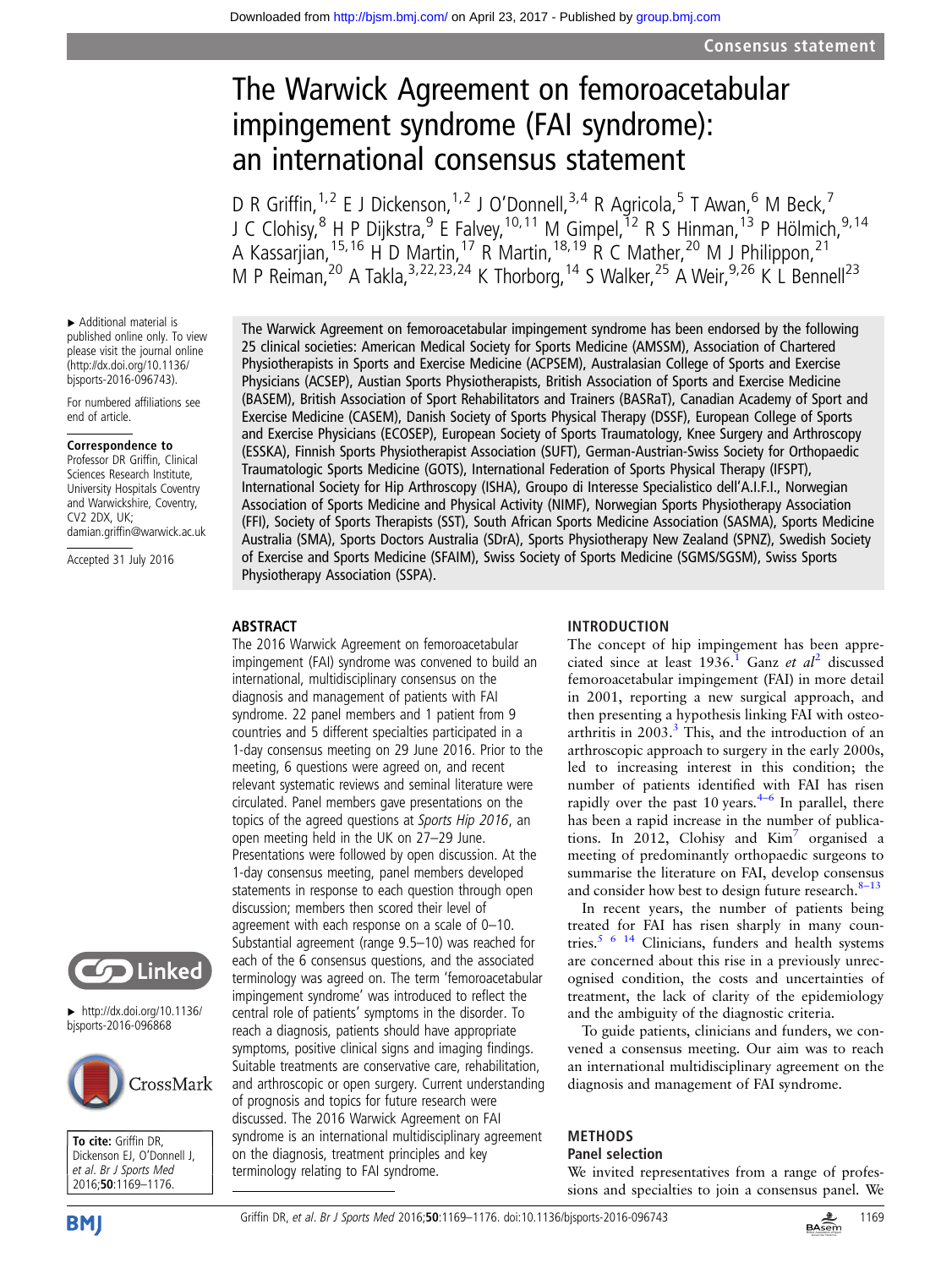## Consensus statement

included sport and exercise medicine physicians, physiotherapists, orthopaedic surgeons and radiologists, who are most closely involved in managing these patients. We invited people who were known to have a research interest and clinical practice in FAI syndrome, and asked professional organisations with a known interest to nominate suitable people (International Society for Hip Arthroscopy, International Federation of Sports Physical Therapy and American Medical Society for Sports Medicine). We aimed to have representation from around the world, and deliberately chose people who we knew to hold disparate views, representing as wide a spectrum of opinion as possible. In total, 22 expert clinicians and academics, and 1 patient, from 9 countries and 5 specialties, participated in the process and are the authors of this article.

#### Preliminary work

We developed a list of topics and questions that we hoped to answer, circulating ideas around the panel until there was agreement. We searched relevant databases (PubMed and Cochrane Library), with review filter (PubMed), using the search term 'femoroacetabular impingement' from inception to 18 March 2016 for published articles relevant to these topics. A list of articles consisting of recent systematic reviews and original seminal research relevant to these topics was prepared; panel members suggested additional articles where important research had been omitted. The revised selection of publications was provided to all panel members along with the following final questions:

- $\blacktriangleright$  What is FAI syndrome?<sup>3</sup> <sup>15–17</sup>
- $\blacktriangleright$  How should FAI syndrome be diagnosed?<sup>[8 11 18](#page-6-0)-21</sup>
- What is the appropriate treatment of FAI syndrome?<sup>9</sup>  $22-28$
- $\blacktriangleright$  What is the prognosis of FAI syndrome?<sup>[13 29](#page-6-0)</sup>
- ▸ How should someone with an asymptomatic hip with cam or pincer morphology be managed?<sup>30</sup> <sup>31</sup>
- Which outcome measures should be used to assess treatment for FAI syndrome?<sup>32-34</sup>
- What future research needs to be conducted?

#### Open meeting

Panel members gave presentations at Sports Hip 2016 [\(http://](http://www.sportshipsurgery.org) [www.sportshipsurgery.org\)](http://www.sportshipsurgery.org), an open meeting held in the UK on 27–28 June 2016. One hundred and fifty international delegates from a range of clinical backgrounds (surgeons, radiologists, physiotherapists and sport and exercise medicine doctors) familiar with managing young adult hip pathology attended the conference. Panel members' presentations explored each topic with an emphasis on the highest levels of evidence, from systematic reviews and randomised controlled trials where available. After each presentation, DRG chaired an open discussion where all delegates and the panel members discussed each topic.

#### Agreement meeting

On 29 June 2016, the panel met at the University of Warwick to formulate the agreement statement. The meeting was chaired by EJD who did not express opinions during the discussion.

For each topic, the chairman facilitated a structured discussion leading to a proposed wording for consideration. Panel members then voted on each proposal on a Likert scale of 0–10, where 0 reflected complete disagreement, 5 neither agreement nor disagreement and 10 complete agreement. Levels of agreement were summarised with mean scores and 95% CIs. Discussions continued until a mean score of  $>7.5$  was reached, or until the chairman deemed that no further compromise could be found.

A different approach was taken when discussing what future research is needed. Delegates at Sports Hip 2016, including panel

members, were invited to suggest their opinions as to the most important research questions that need to be answered in order to improve the management of FAI syndrome. EJD and KB collated responses. We used a web-based prioritisation programme [\(http://www.1000minds.com](http://www.1000minds.com)) to order these research questions. This software presented panel members with pairs of research questions and asked them to choose the more important of the two. Repeated pairwise comparisons, across all panel members, led to an ordered list of research questions. During the agreement meeting, the panel used this ordered list of research questions as a basis for open discussion and development of research themes.

## RESULTS

The results of the consensus process (the Warwick International Agreement) are summarised in online supplementary file A. In the following paragraphs, we present the agreed statements for each topic or question (in shading), followed by a summary of the panel's consensus discussions.

#### What is FAI syndrome?

FAI syndrome is a motion-related clinical disorder of the hip with a triad of symptoms, clinical signs and imaging findings. It represents symptomatic premature contact between the proximal femur and the acetabulum. Level of agreement: mean score 9.8 (95% CI 9.6 to 10).

#### **DISCUSSION**

FAI was described by Ganz et  $al^3$  $al^3$  as a condition of "abnormal contact that may arise as a result of either abnormal morphological features…or as a result of subjecting the hip to excessive and supraphysiological range of motion". Sankar et  $al<sup>13</sup>$  $al<sup>13</sup>$  $al<sup>13</sup>$  further developed this definition, describing 'five essential elements':

- ▸ Abnormal morphology of the femur and/or acetabulum;
- Abnormal contact between these two structures;
- ▸ Especially vigorous supraphysiological motion that results in such abnormal contact and collision;
- $\triangleright$  Repetitive motion resulting in the continuous insult;
- ▸ The presence of soft-tissue damage.

We felt that these definitions do not sufficiently emphasise patients' symptoms. Ambiguity as to the role of symptoms in making a diagnosis of FAI has led to the introduction of new terms such as 'asymptomatic FAI' or 'radiological FAI', [35](#page-6-0)-37 apparently to describe hip morphologies rather than a clinical disorder.<sup>[19](#page-6-0)</sup> We agreed that this creates confusion when trying to define the clinical disorder.

To make clear the need for symptoms to be present, the panel proposed the new term 'femoroacetabular impingement syndrome', or 'FAI syndrome'. [38](#page-6-0) We considered other terms, for example, hip impingement syndrome, but preferred FAI syndrome as this did not include extra-articular hip impingement such as ischiofemoral or greater trochanteric impingement. We considered whether 'syndrome' might apply a negative label to patients, but the expert patient member of the panel did not feel this would be the case.

We defined FAI syndrome as a triad of symptoms, clinical signs and imaging findings. $3\frac{13}{13}$  This term and its definition build on the definitions of FAI from Ganz et al and Sankar et al, but emphasise that symptoms, clinical signs and relevant imaging findings must all be present for diagnosis

To ensure that there is a distinction between patients with FAI syndrome and those with cam or pincer morphology but no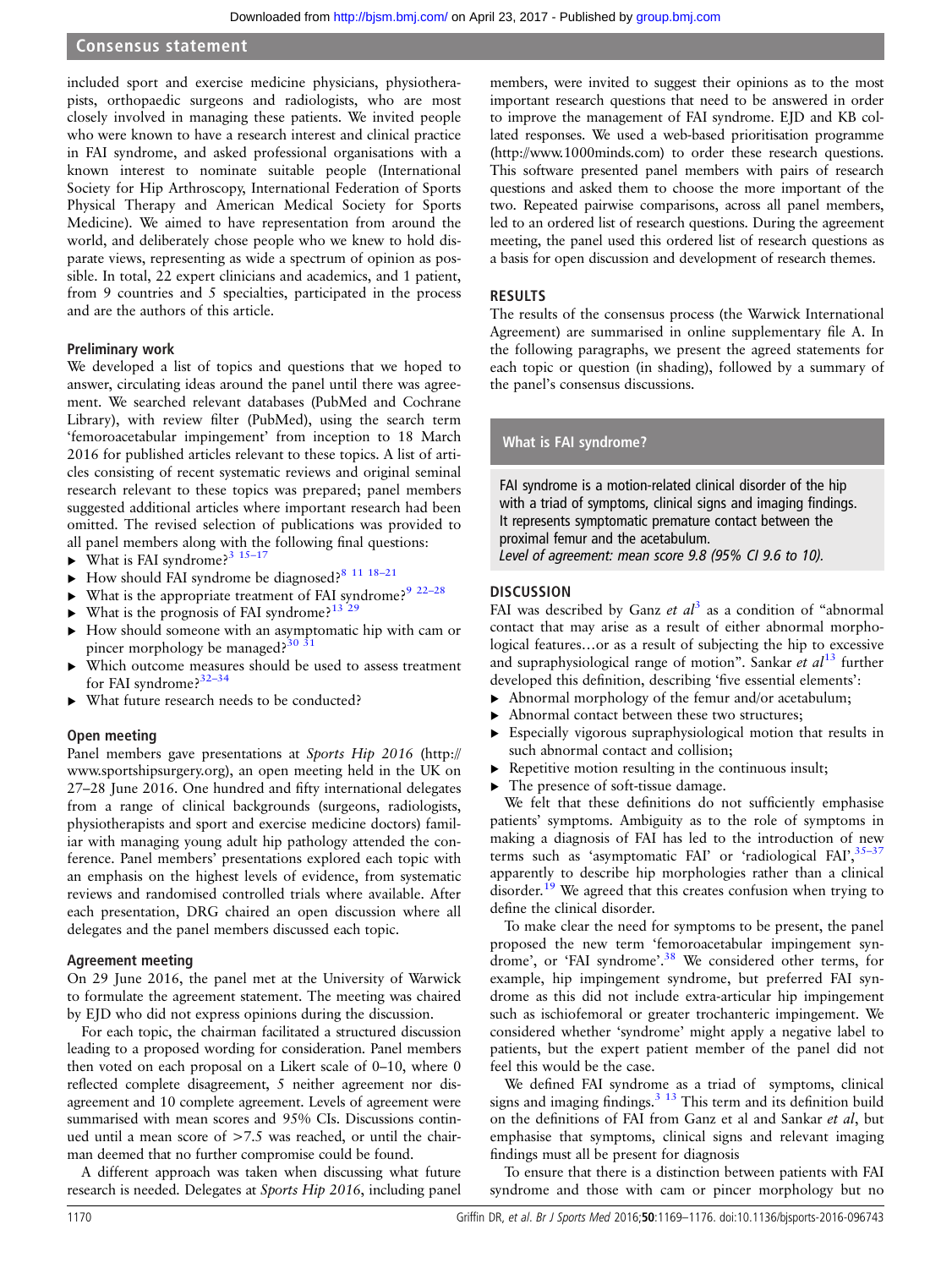#### Table 1 Agreement on terminology relating to femoroacetabular impingement (FAI)

| Recommended<br>terminology                           | Terminology to be avoided                                                      |  |  |
|------------------------------------------------------|--------------------------------------------------------------------------------|--|--|
| FAI syndrome                                         | Asymptomatic FAI                                                               |  |  |
| Cam morphology                                       | Symptomatic FAI                                                                |  |  |
| Pincer morphology                                    | FAI morphology                                                                 |  |  |
|                                                      | Deformity, abnormality or lesion when referring to<br>cam or pincer morphology |  |  |
| Level of agreement: mean score 10 (95% CI 9.8 to 10) |                                                                                |  |  |

clinical disorder, the panel recommends that certain terminology be used while we cease to use other terms that were considered confusing (see table 1).

### How should FAI syndrome be diagnosed?

Symptoms, clinical signs and imaging findings must be present to diagnose FAI syndrome.

Level of agreement: mean score 9.8 (95% CI 9.6 to 10).

# Symptoms

The primary symptom of FAI syndrome is motion-related or position-related pain in the hip or groin. Pain may also be felt in the back, buttock or thigh. In addition to pain, patients may also describe clicking, catching, locking, stiffness, restricted range of motion or giving way.

Level of agreement: mean score 9.8 (95% CI 9.6 to 10).

#### **DISCUSSION**

The primary symptom of FAI syndrome is pain.<sup>[3](#page-6-0)</sup> However, there is wide variation in the location, nature, radiation, severity and precipitating factors that characterise this pain. Most patients report pain in the groin or hip, but pain is also reported in the lateral hip, anterior thigh, buttock, knee, lower back, lateral and posterior thigh.<sup>[39](#page-6-0)</sup> Pain in FAI syndrome is typically motion-related or position-related; we recognised that this encompasses a wide range of patients, from those who experience symptoms during or after vigorous activity (eg, football), to those who have pain with a supraphysiological range of motion (eg, dance, gymnastics), to those who get symptoms despite leading a sedentary lifestyle (seated for long periods).<sup>[3 39 40](#page-6-0)</sup> We agreed that mechanical symptoms, such as clicking, catching, locking, giving way or stiffness are also reported by many patients with FAI syndrome.[39](#page-6-0)

We discussed the common problem of determining whether pain is really arising from the hip joint or from other structures in the groin and hip region. We agreed that image-guided (X-ray or ultrasound) local anaesthetic injections are useful in helping to resolve this situation. $41$   $42$  Pain relief following a local anaesthetic injection would support a diagnosis of FAI syndrome, when the other diagnostic criteria are met. $43$ 

In most patients who seek treatment for FAI syndrome, symptoms are not mild or subtle. They are often severe and limiting in everyday life. The panel felt that this is especially important because patients are usually young, economically active adults. Symptoms of FAI syndrome therefore lead to a significant and lasting cost burden for society as well as being individually debilitating. $44$ 

# Clinical signs

Diagnosis of FAI syndrome does not depend on a single clinical sign; many have been described and are used in clinical practice. Hip impingement tests usually reproduce the patient's typical pain; the most commonly used test, flexion adduction internal rotation (FADIR), is sensitive but not specific. There is often a limited range of hip motion, typically restricted internal rotation in flexion.

Level of agreement: mean score 9.9 (95% CI 9.7 to 10).

#### **DISCUSSION**

We discussed the need for a comprehensive hip and groin examination, as part of the determination of a diagnosis of FAI syndrome.<sup>4</sup>

Many examination techniques and clinical signs for FAI syndrome have been described, but we agreed that there are several problems. Different clinicians apply and interpret clinical tests differently, with little consistency between professional groups or among peers.<sup>45 46</sup> Even when tests are well defined, they have often been evaluated in populations with a high likelihood of a positive test,  $\frac{18}{18}$  $\frac{18}{18}$  $\frac{18}{18}$  so their performance in a different environment (such as primary care) is not known. The most wellknown test, the FADIR impingement test, is sensitive (usually positive when FAI syndrome is present), but not specific (often positive when FAI syndrome is not the correct diagnosis).<sup>[18](#page-6-0)</sup> The evidence on hip range of motion (ROM) in FAI syndrome is sur-prisingly contradictory,<sup>[16](#page-6-0) [47](#page-7-0)</sup> but the panel felt that on balance FAI syndrome is associated with a restricted hip ROM.

We also recognised that abnormal movement patterns around the hip and pelvis are present in patients with FAI syndrome.[47 48](#page-7-0) These movement patterns, associated with FAI syndrome, may lead to pain or dysfunction in other regions, such as the spine, pelvis, posterior hip or abdominal wall. $47$ Furthermore, muscles around the hip are frequently weak in patients with FAI syndrome.<sup>[16](#page-6-0)</sup>

The panel concluded that when FAI syndrome is suspected, it is important to examine gait, single leg control, muscle tenderness around the hip and hip ROM including internal rotation in flexion and the FABER distance (flexion abduction external rotation). Impingement testing should be performed, and to be positive it must reproduce the patient's familiar pain. It is essential to examine the groin for other structures that can produce similar pain.

# Diagnostic imaging

An anteroposterior radiograph of the pelvis and a lateral femoral neck view of the symptomatic hip should initially be performed to obtain an overview of the hips, identify cam or pincer morphologies, and identify other causes of hip pain. Where further assessment of hip morphology and associated cartilage and labral lesions is desired, cross-sectional imaging is appropriate.

Level of agreement: mean score 9.5 (95% CI 9.1 to 9.8).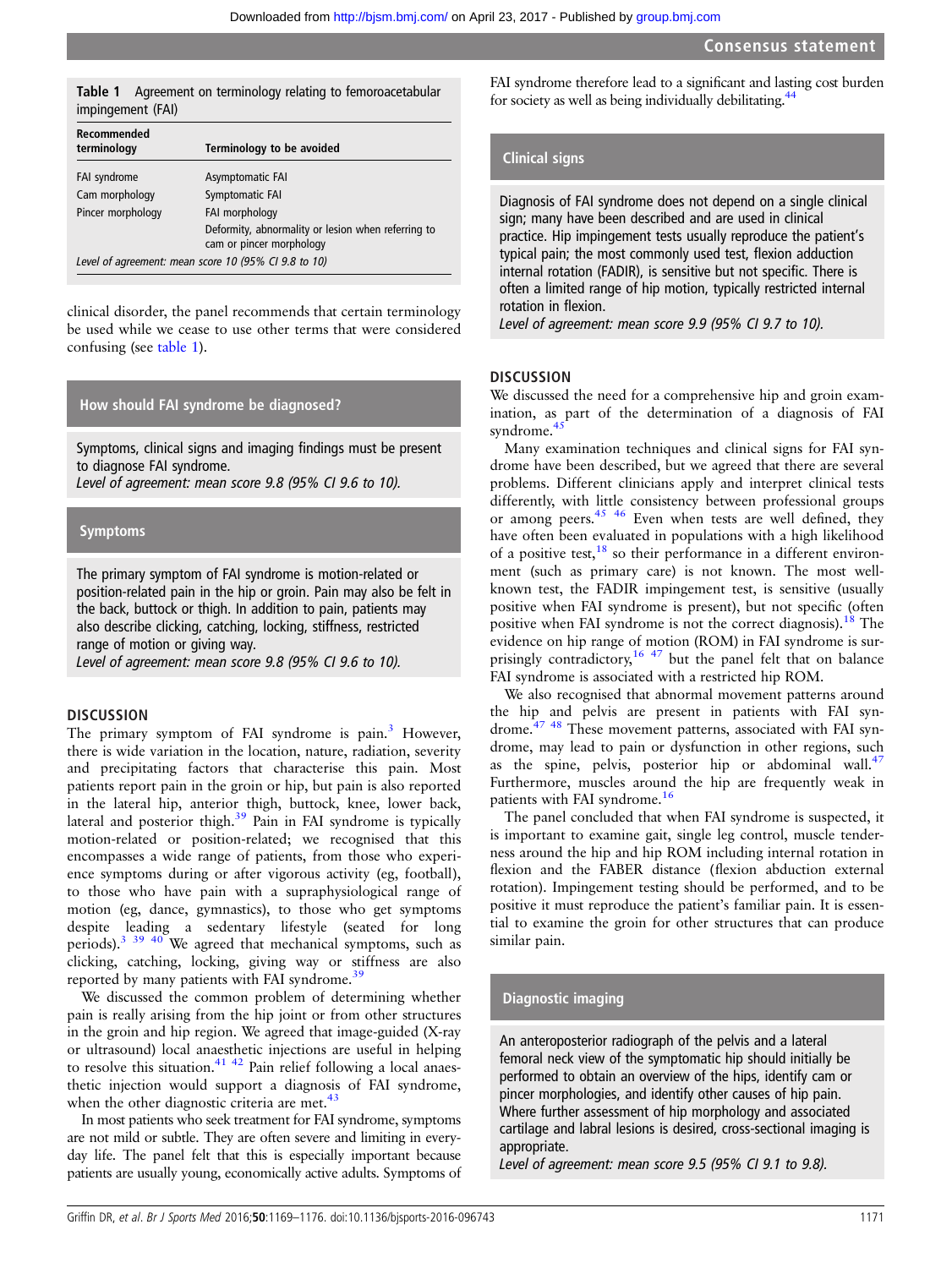# **DISCUSSION**

Morphological assessment of the hip is required in order to diagnose FAI syndrome, identifying cam or pincer morphology. Cam morphology refers to a flattening or convexity at the femoral head neck junction.[3](#page-6-0) Pincer morphology refers to either global or focal overcoverage of the femoral head by the acetabulum.<sup>3</sup> The panel emphasised that their presence, in the absence of appropriate symptoms and clinical signs, does not constitute a diagnosis of FAI syndrome. A substantial proportion of people in the general population are thought to have cam or pincer morphology. $19$ 

We agreed that radiological assessment is best achieved initially with plain radiographs. A pelvic radiograph allows an overall assessment of the pelvis and hips, and exclusion of other painful conditions such as fracture, acetabular dysplasia and osteoarthritis. Ideally, this radiograph should be centred on the pubic symphysis, without rotation, and with neutral pelvic tilt.<sup>[3](#page-6-0) [50](#page-7-0)</sup> The shape of the acetabulum can be interpreted from this radiograph, $\frac{51}{1}$  $\frac{51}{1}$  $\frac{51}{1}$  but visualising the shape of the proximal femur requires an orthogonal view of the femoral neck. A number of such views have been described such as the crosstable lateral, Dunn and frog laterals. $52$ 

There are some difficulties in interpreting three-dimensional (3D) shapes from plain radiographs. For example, the spatial orientation of the acetabulum may be affected by the position of the pelvis. Posterior tilt increases in standing position and the parameters that describe anterior and posterior acetabular coverage, which are important in describing pincer morphology, may change.[50 53](#page-7-0) Also, two orthogonal views of the femoral neck may not be sufficient to identify all instances of cam morph- $\omega$ ology.<sup>[21](#page-6-0)</sup> In combination, these radiographs are only moderately sensitive for identifying the typical morphology of FAI syndrome, but are specific. $2$ <sup>2</sup>

We agreed that morphology can be better characterised through cross-sectional imaging, either CT or MRI.<sup>21 [54](#page-7-0)</sup> This is particularly important if surgery is being considered. MR arthrography is usually more accurate than plain MRI to assess the labrum and articular cartilage.<sup>55</sup> 56</sup> MRI may also identify other soft tissue lesions that may result in hip or groin pain. When performing cross-sectional imaging of the hip in FAI syndrome, limited images of the distal femoral condyles allow assessment of femoral torsion, while 3D reformatting of CT or radial MRI allows assessment of focal morphological abnormalities, particularly of the proximal femur. $5<sup>7</sup>$ 

Many radiographic measures of cam and pincer morphology have been described including the  $\alpha$  angle (cam), cross-over sign and centre-edge angle (pincer).[58](#page-7-0)–<sup>60</sup> Some clinical trials (e.g. UK FASHIoN) of treatments for FAI syndrome have included patients with an  $\alpha$  angle  $>55^{\circ}$  at any position on the head neck junction for cam morphology and a positive cross-over sign or a centre edge angle  $>39^{\circ}$  for pincer morphology.<sup>[14](#page-6-0)</sup> However  $\alpha$  angles cannot accurately discriminate between patients with cam type FAI syndrome and asymptomatic volunteers, despite changes to the threshold value.<sup>20</sup>

The panel was unable to recommend precise diagnostic values for any of the common measures to define cam or pincer morphology in routine clinical practice. This is because we recognised that impingement is the result of a complex interaction, during motion, between the acetabulum and femoral neck. We agreed that the depth, orientation and rim of the acetabulum, and the head–neck profile, neck angle and torsion of the proximal femur all vary in the general population. It is when a particularly unfavourable combination of these

characteristics occur together, along with provocative movement or position, that a patient may present with FAI syndrome. It has not been possible to capture all of this in a single measurement or even a simple set of shape criteria.

# What is the appropriate treatment of FAI syndrome?

FAI syndrome can be treated by conservative care, rehabilitation or surgery. Conservative care may involve education, watchful waiting, lifestyle and activity modification. Physiotherapy-led rehabilitation aims to improve hip stability, neuromuscular control, strength, range of motion and movement patterns. Surgery, either open or arthroscopic, aims to improve the hip morphology and repair damaged tissue. The good management of the variety of patients with FAI syndrome requires the availability of all of these approaches.

Level of agreement: mean score 9.5 (95% CI 9.0 to 10).

# **DISCUSSION**

Treatment strategies for FAI syndrome have included conservative care, rehabilitation and surgery. The panel agreed that each of these may have a role in different patients, but that there is little evidence to compare their effectiveness. [Figure 1](#page-4-0) is a suggested pathway for the management of FAI syndrome.

There is currently no high-level evidence to support the choice of a definitive treatment for FAI syndrome.<sup>22</sup>  $\frac{23}{5}$  For any one patient, the panel agreed that it is appropriate to consider the different treatment options. This is best done in a shared decision-making process, supporting the individual patient to make an informed preference decision on the best treatment option for them.<sup>61  $\overline{62}$ </sup> We agreed that those treating FAI syndrome, particularly in secondary and tertiary care, should be part of a multidisciplinary group with knowledge of, and access to, all the treatment options.

Conservative care of patients with FAI syndrome is poorly described but could include patient education, activity and lifestyle modification, oral analgesia including non-steroidal anti-inflammatory drugs, intra-articular steroid injection and watchful waiting. $23$  There are no reports of what effect such an approach, in isolation, has on the symptoms of FAI syndrome. Similar conservative strategies are recommended in other musculoskeletal disorders such as hip osteoarthritis. $63/64$ 

Physiotherapist-led rehabilitation aims to reduce patients' symptoms by improving hip stability, neuromuscular control and movement patterns.<sup>23</sup> The treatment targets for rehabilitation are wide-ranging and include improving sagittal and frontal plane hip range of motion, hip muscle strengthening and lumbopelvic dissociation[.14](#page-6-0) [47 48 65](#page-7-0) However, details of what should be incorporated in such a programme has not been well tested and it would appear that different physiotherapists are delivering different treatments.<sup>2</sup>

Surgery aims to correct hip morphology to achieve impingementfree motion. Cam morphology can be reshaped and femoral torsion or neck angle adjusted; the acetabulum can be reorientated or its rim trimmed. Where there is damage to the labrum or articular cartilage, this can be resected, repaired or reconstructed. Often, these procedures can be done by either arthroscopic or open surgery.<sup>2</sup> 4 An arthroscopic approach may be preferable in many patients to allow rapid recovery, but some of these procedures will require an open approach. Postoperative physiotherapy protocols have been described but their value is uncertain.<sup>[66](#page-7-0)–68</sup>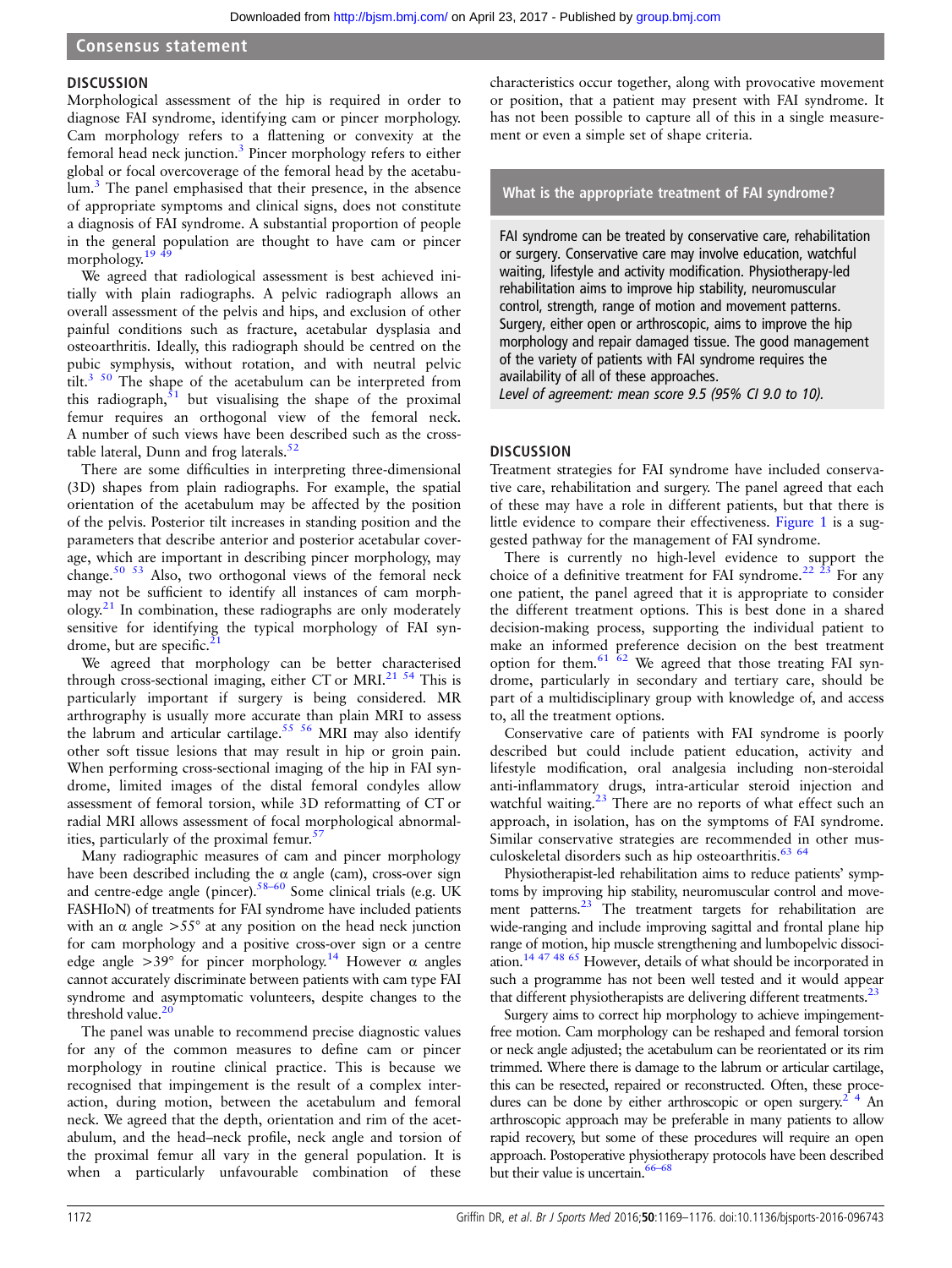

# What is the prognosis of FAI syndrome?

<span id="page-4-0"></span>Figure 1 Pathway for the management of femoroacetabular impingement (FAI) syndrome.

In patients who are treated for FAI syndrome, symptoms frequently improve, and they return to full activity, including sports. Without treatment, symptoms of FAI syndrome will probably worsen over time. The long-term outlook for patients with FAI syndrome is unknown. However, it is likely that cam morphology is associated with hip osteoarthritis. It is currently unknown whether treatment for FAI syndrome prevents hip osteoarthritis.

Level of agreement: mean score 9.6 (95% CI 9.3 to 9.8).

#### **DISCUSSION**

The panel agreed that patients with FAI syndrome who are not treated probably experience a gradual deterioration of symptoms.[69](#page-7-0) We do not know of any reports of the outcomes of conservative care. Physiotherapy-led rehabilitation seems to be associated with an improvement in symptoms for at least 2 years.[23](#page-6-0) [70](#page-7-0) However, the studies supporting this are only a few observational studies with small sample sizes and important methodological weaknesses.<sup>[23](#page-6-0)</sup> Reports of the results of surgery are more numerous and describe significant improvement in symptoms up to 5 years, $\frac{71}{1}$  $\frac{71}{1}$  $\frac{71}{1}$  but they suffer similar issues of poor design and therefore high risk of bias.<sup>[22](#page-6-0)</sup> Longer term results have been reported for open surgery, including improved symptoms persisting in most patients for at least 10 years.<sup>72</sup>

All prospective cohort studies available demonstrate an association between cam morphology and osteoarthritis of the hip.<sup>73–76</sup> These studies have not found a similar association between pincer morphology and osteoarthritis. We are unable to say whether FAI syndrome is associated with a higher risk of osteoarthritis than isolated cam morphology, but the panel thought it was likely. There is no evidence that treatment for FAI syndrome alters the risk of subsequent osteoarthritis.

How should someone with an asymptomatic hip with cam or pincer morphology be managed?

It is not known which individuals with cam or pincer morphologies will develop symptoms and, therefore, FAI syndrome. Preventive measures may have a role in higher risk populations, but it is rarely indicated to offer surgery to these individuals.<br>Level of agreement: mean score 9.6 (95% CI 9.4 to 9.8). Level of agreement: mean score 9.6 (95% CI 9.4 to 9.8).

### **DISCUSSION**

There is no evidence that treating people who do not have pain, but who do have cam or pincer morphology, will alter the risk of them developing FAI syndrome or osteoarthritis, and so it is rarely indicated to offer surgery to these people. Preventative physiotherapy-led rehabilitation and conditioning strategies may be appropriate in professional athletes where the prevalence of cam morphology is high, such as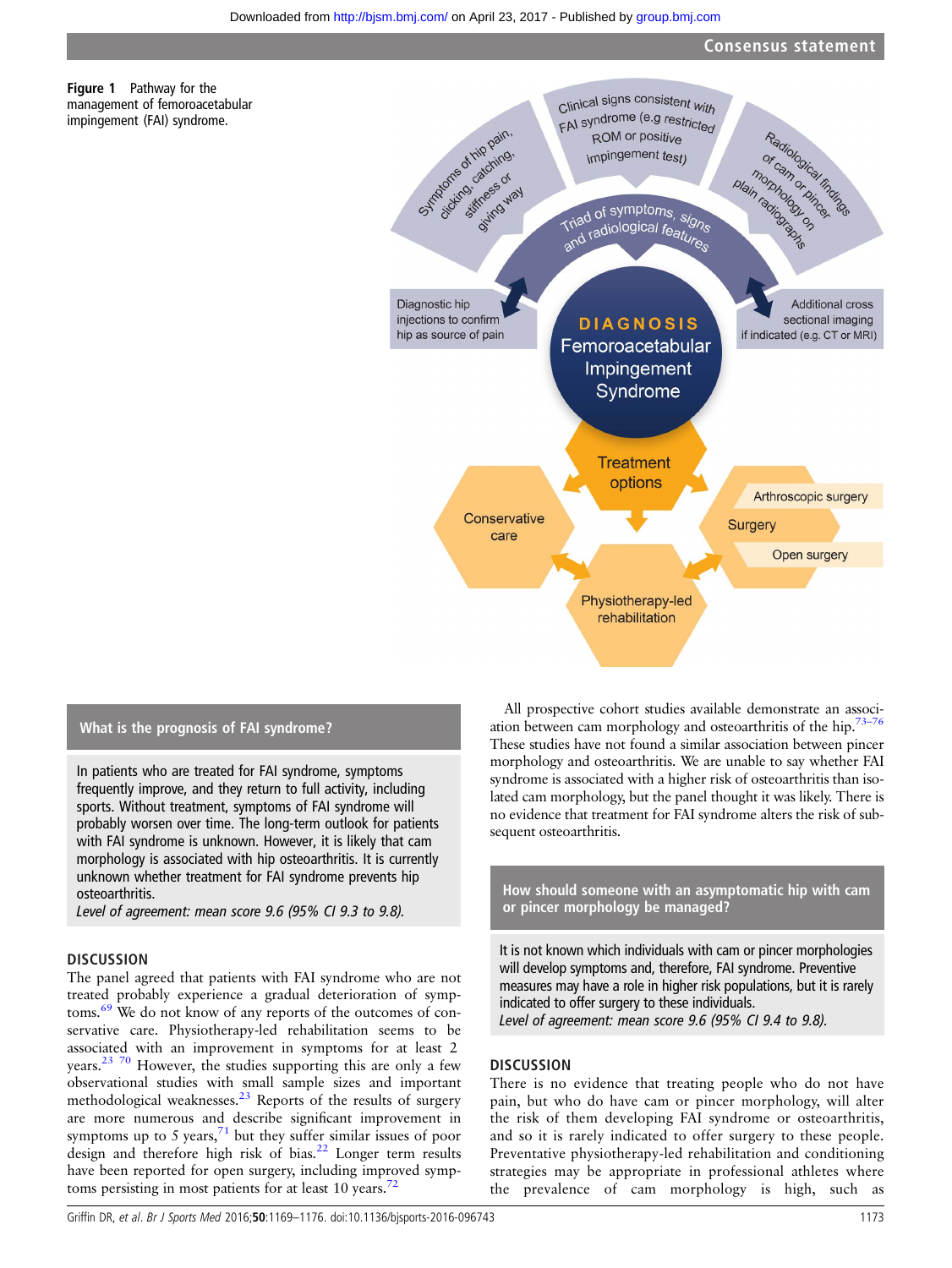Table 2 Randomised clinical trials comparing arthroscopic surgery with non-operative care or sham surgery for femoroacetabular impingement syndrome

| <b>Trial</b>   | <b>Trial ID</b>     | Country              | Sample Size | <b>Interventions</b>                           | <b>Reporting Year</b> |
|----------------|---------------------|----------------------|-------------|------------------------------------------------|-----------------------|
| UK FASHION     | ISRCTN64081839      | UK                   | 344         | Arthroscopic surgery vs physiotherapy          | 2017                  |
| Aus FASHION    | ACTRN12615001177549 | Australia            | 120         | Arthroscopic surgery vs physiotherapy          | 2018                  |
| FAIT           | NCT01893034         | UK                   | 120         | Arthroscopic surgery vs physiotherapy          | 2017                  |
| <b>FIRST</b>   | NCT01623843         | Canada and Finland   | 220         | Arthroscopic surgery vs arthroscopic washout   | 2017                  |
| <b>HIPARTI</b> | NCT02692807         | Norway and Australia | 140         | Arthroscopic surgery vs diagnostic arthroscopy | 2020                  |
| US MHS         | NCT01993615         | <b>USA</b>           | 60          | Arthroscopic surgery vs physiotherapy          | 2017                  |

US MHS, United States Military Health System FAI Trial.

professional football teams.[77](#page-7-0) In exceptional circumstances, and in a shared decision-making process with a patient, surgery may occasionally be appropriate for high-risk patients. An example of such a patient could be an active young adult who has had surgery for FAI syndrome in one hip and in whom chondrolabral injury is seen to be developing in the other ( painless) hip.[78](#page-7-0) In such cases, careful consideration must be given to the risks of surgery and its unknown longterm outcome as well as to the uncertain risks of worsening degeneration and the onset of symptoms.

Which outcome measures should be used to assess treatment for FAI syndrome?

Specifically designed and well-validated patient-reported outcome measures should be used to assess treatment for FAI syndrome. The international Hip Outcome Tool (iHOT), Hip and Groin Outcome Score (HAGOS) and Hip Outcome Score (HOS) are recommended.

Level of agreement: mean score 9.7 (95% CI 9.4 to 9.9).

#### **DISCUSSION**

The iHOT-12 and iHOT-33, HAGOS, and HOS are valid measures to assess young adults with hip joint pain. We recommend these instruments for use in clinical practice and research.<sup>[33 34](#page-6-0) [79 80](#page-7-0)</sup> For FAI syndrome in particular, iHOT and HAGOS were patient-derived in populations of patients including those treated for FAI syndrome, and so can be expected to perform well in this group. Both have sound psychometric properties including test-retest reliability, responsiveness, content validity, and construct validity.

In addition to the hip-specific outcome measures, general quality of life instruments such as the EQ-5D, SF12/36 or PROMIS are recommended.<sup>81-[83](#page-7-0)</sup> These instruments may not be necessary for routine clinical decision-making and assessment of FAI syndrome, but they have a role in facilitating economic analyses and relative comparisons to other conditions and treatments as part of clinical research and health policy development.

What future research needs to be conducted?

#### **DISCUSSION**

The delegates at *Sports Hip* 2016 proposed 118 research questions about the diagnosis and management of FAI syndrome. During the consensus exercise, we identified 23 substantially

different questions, which were ranked in order of priority by the panel (see online supplementary file B). The panel grouped the questions into four categories: aetiology, diagnosis, prognosis and effect of treatment.

Regarding aetiology, there was considerable interest in how cam and pincer morphologies develop, whether sporting activity in childhood may influence this, and why some patients develop symptoms and others do not.

For diagnosis, we agreed that diagnostic criteria are imprecise and need to be improved, and that the utility of those we have is unclear. We would benefit considerably from better information on the long-term natural history of FAI syndrome, though the panel recognised that significant resources are needed to perform the necessary long-term prospective studies. Finally, there is an urgent need to compare the effectiveness of conservative, rehabilitation and surgical treatment strategies. Fortunately, several such studies are in progress (see table 2), and results will begin to appear in the next few years.

#### **CONCLUSION**

We provide an international, multidisciplinary agreement statement on FAI syndrome. Key messages from this agreement are summarised in a linked infographic.<sup>[84](#page-7-0)</sup> The term 'FAI syndrome' emphasises the fact that the patients in discussion are symptomatic, suffering from a clinical disorder that is characterised by a triad of symptoms, clinical signs and radiological findings.

#### Author affiliations <sup>1</sup>

<sup>1</sup>Warwick Medical School, University of Warwick, Coventry, UK

<sup>2</sup>University Hospitals of Coventry and Warwickshire NHS Trust, Coventry, UK

<sup>3</sup>Hip Arthroscopy Australia, Melbourne, Victoria, Australia 4 St Vincents Private Hospital, East Melbourne, Victoria, Australia

5 Department of Orthopaedics, Erasmus University Medical Centre, Rotterdam, The **Netherlands** 

<sup>6</sup>Medsport, Department of Orthopaedic Surgery, University of Michigan, Ann Arbor, Michigan, USA

<sup>7</sup>Department of Clinic of Orthopaedic and Trauma Surgery, Luzerner Kantonspital, Luzern, Switzerland

<sup>8</sup>Department of Orthopaedic Surgery, Washington University School of Medicine St. Louis, St. Louis, Missouri, USA

<sup>9</sup> Aspetar, Qatar Orthopaedic and Sports Medicine Hospital, Doha, Qatar

- 
- 
- <sup>10</sup>Sports Surgery Clinic, Dublin, Ireland<br><sup>11</sup>Department of Medicine, University College Cork, Cork, Ireland <sup>12</sup>Southampton Football Club, UK 13Department of Physiotherapy, The University of Melbourne, Melbourne, Victor Australia

14Department of Orthopaedic Surgery, Sports Orthopaedic Research Center (SORC-C), Copenhagen University Hospital, Amager-Hvidovre, Denmark <sup>15</sup>Corades, LLC, Brookline, Massachusetts, USA

- 
- 
- <sup>16</sup>Medical Service, Madrid Open Tennis, Madrid, Spain<br><sup>17</sup>Hip Preservation Center, Baylor University Medical Center at Dallas, Dallas, Texas,

USA<br><sup>18</sup>Rangos School of Health Sciences, Physical Therapy, Duquesne University, Pittsburgh, Pennsylvania, USA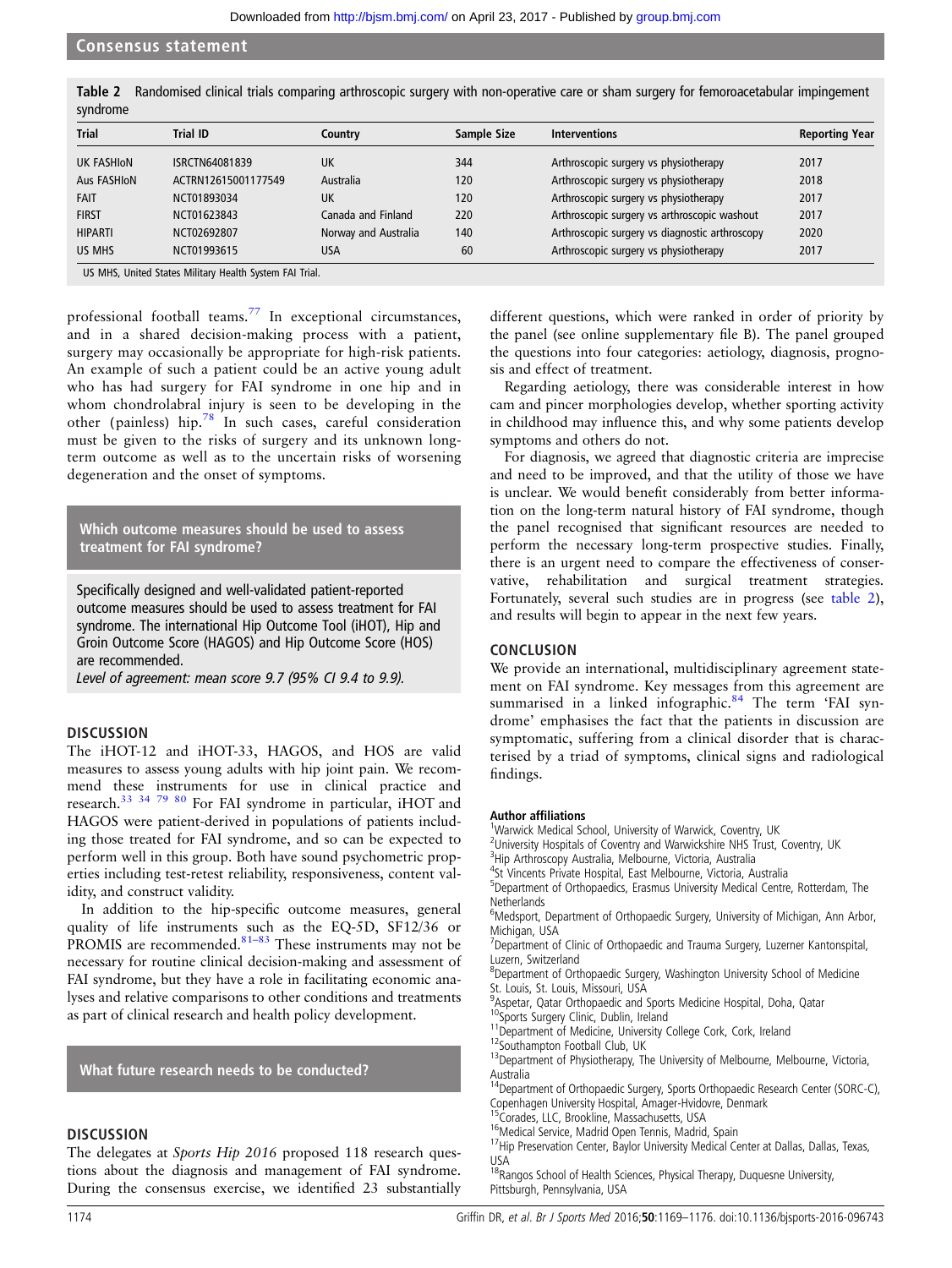<span id="page-6-0"></span><sup>19</sup>UPMC Center for Sports Medicine, Pittsburgh, Pennsylvania, USA<br><sup>20</sup>Department of Orthopaedic Surgery, Duke University Medical Center, Durham, North Carolina, USA<br><sup>21</sup>Steadman Philippon Research Institute, Vail, Colorado, USA

22<br>Australian Sports Physiotherapy<br><sup>23</sup>Department of Physiotherapy, The University of Melbourne, Centre for Health, Exercise and Sports Medicine, Melbourne, Victoria, Australia<br><sup>24</sup>Bond University

- 
- 

<sup>25</sup>Coventry, UK <sup>25</sup><br><sup>26</sup>Amsterdam Centre for Evidence-based Sports Medicine, Academic Medical Centre, Amsterdam, The Netherlands

#### Twitter follow Damian Griffin @DamianGriffi[n #warwickagreement](http://twitter.com/DamianGriffin)

Acknowledgements The authors wish to acknowledge Michelle Hall for her help in identifying the relevant systematic reviews for each topic, and Rachel Hobson and James Griffin for their support in running the meeting.

Contributors DRG, JO, KB, RH and EJD had the idea to perform this study and identified potential panel members. DRG, EJD, KB and JO designed the study. EJD collected and distributed the bibliography, coordinated the development of topics and chaired the consensus meeting. All authors contributed to the development of the content of the agreements statement by participating in the meeting or discussions afterwards and voted to indicate their agreement. DRG and EJD wrote the first draft of the paper; all authors helped edit the manuscript and approved the final version.

Funding This project was partially funded by the National Institute for Health Research (NIHR; Health Technology Assessment programme; 13/103/02) and by a research grant from the International Society of Hip Arthroscopy.

Disclaimer The views and opinions expressed therein are those of the authors and do not necessarily reflect those of the Health Technology Assessment Programme, NIHR, National Health Service (NHS) or the Department of Health.

Competing interests See online supplementary file C.

Provenance and peer review Not commissioned; externally peer reviewed.

#### **REFERENCES**

- 1 Smith-Petersen M. Treatment of malum coxae senilis, old slipped upper femoral epiphysis, intrapelvic protrusion of the acetabulum, and coxa plana by means of acetabuloplasty. J Bone Joint Surg Am 1936;18:869–80.
- 2 Ganz R, Gill T, Gautier E, et al. Surgical dislocation of the adult hip. [Bone Joint J](http://dx.doi.org/10.1302/0301-620X.83B8.11964) 2001;83:1119–24.
- 3 Ganz R, Parvizi J, Beck M, et al. Femoroacetabular impingement: a cause for osteoarthritis of the hip. [Clin Orthop Relat Res](http://dx.doi.org/10.1097/01.blo.0000096804.78689.c2) 2003;417:112-20.
- 4 Sampson TG. Arthroscopic treatment of femoroacetabular impingement. [Tech](http://dx.doi.org/10.1097/01.bto.0000153635.24366.b5) [Orthop](http://dx.doi.org/10.1097/01.bto.0000153635.24366.b5) 2005;20:56–62.
- 5 Colvin AC, Harrast J, Harner C. Trends in hip arthroscopy. [J Bone Joint Surg Am](http://dx.doi.org/10.2106/JBJS.J.01886) 2012;94:e23.
- 6 Montgomery SR, Ngo SS, Hobson T, et al. Trends and demographics in hip arthroscopy in the United States. [Arthroscopy](http://dx.doi.org/10.1016/j.arthro.2012.11.005) 2013;29:661-5.
- 7 Clohisy JC, Kim YJ. Femoroacetabular impingement research symposium. [J Am Acad](http://dx.doi.org/10.5435/JAAOS-21-07-vi) [Orthop Surg](http://dx.doi.org/10.5435/JAAOS-21-07-vi) 2013;21(Suppl 1):vi-viii.
- 8 Nepple JJ, Prather H, Trousdale RT, et al. Diagnostic imaging of femoroacetabular impingement. [J Am Acad Orthop Surg](http://dx.doi.org/10.5435/JAAOS-21-07-S20) 2013;21:S20–6.
- 9 Nepple JJ, Byrd JT, Siebenrock KA, et al. Overview of treatment options, clinical results, and controversies in the management of femoroacetabular impingement. [J Am Acad Orthop Surg](http://dx.doi.org/10.5435/JAAOS-21-07-S53) 2013;21:S53–8.
- 10 Clohisy JC, Baca G, Beaule PE, et al. Descriptive epidemiology of femoroacetabular impingement: a North American cohort of patients undergoing surgery. [Am J Sports](http://dx.doi.org/10.1177/0363546513488861) [Med](http://dx.doi.org/10.1177/0363546513488861) 2013;41:1348–56.
- 11 Nepple JJ, Prather H, Trousdale RT, et al. Clinical diagnosis of femoroacetabular impingement. [J Am Acad Orthop Surg](http://dx.doi.org/10.5435/JAAOS-21-07-S16) 2013;21:S16-19.
- 12 Clohisy JC, Kim Y-J, Lurie J, et al. Clinical trials in orthopaedics and the future direction of clinical investigations for femoroacetabular impingement. [J Am Acad](http://dx.doi.org/10.5435/JAAOS-21-07-S47) [Orthop Surg](http://dx.doi.org/10.5435/JAAOS-21-07-S47) 2013;21:S47–52.
- 13 Sankar WN, Nevitt M, Parvizi J, et al. Femoroacetabular impingement: defining the condition and its role in the pathophysiology of osteoarthritis. [J Am Acad Orthop](http://dx.doi.org/10.5435/JAAOS-21-07-S7) [Surg](http://dx.doi.org/10.5435/JAAOS-21-07-S7) 2013;21(Suppl 1):S7–S15.
- 14 Griffin DR, Wall PD, Realpe A, et al. UK FASHIoN: Feasibility study of a randomised controlled trial of arthroscopic surgery for hip impingement compared with best conservative care. [Health Technol Assess](http://dx.doi.org/10.3310/hta20320) 2016;20:1–172.
- 15 Reiman MP, Thorborg K, Hölmich P. Femoroacetabular impingement surgery is on the rise—but what is the next step? [J Orthop Sports Phys Ther](http://dx.doi.org/10.2519/jospt.2016.0605) 2016;46:406-8.
- 16 Freke MD, Kemp J, Svege I, et al. Physical impairments in symptomatic femoroacetabular impingement: a systematic review of the evidence. [Br J Sports](http://dx.doi.org/10.1136/bjsports-2016-096152) [Med](http://dx.doi.org/10.1136/bjsports-2016-096152) 2016;50:1180.
- 17 Agricola R, Weinans H. What is femoroacetabular impingement? [Br J Sports Med](http://dx.doi.org/10.1136/bjsports-2015-094766) 2016;50:196–7.
- 18 Reiman MP, Goode AP, Cook CE, et al. Diagnostic accuracy of clinical tests for the diagnosis of hip femoroacetabular impingement/labral tear: a systematic review with meta-analysis. [Br J Sports Med](http://dx.doi.org/10.1136/bjsports-2014-094302) 2015;49:811.
- 19 Dickenson E, Wall PD, Robinson B, et al. Prevalence of cam hip shape morphology: a systematic review. [Osteoarthr Cartil](http://dx.doi.org/10.1016/j.joca.2015.12.020) 2016;24:949-61.
- 20 Sutter R, Dietrich TJ, Zingg PO, et al. How useful is the alpha angle for discriminating between symptomatic patients with cam-type femoroacetabular impingement and asymptomatic volunteers? [Radiology](http://dx.doi.org/10.1148/radiol.12112479) 2012;264:514-21.
- 21 Rakhra KS, Sheikh AM, Allen D, et al. Comparison of MRI alpha angle measurement planes in femoroacetabular impingement. [Clin Orthop Relat Res](http://dx.doi.org/10.1007/s11999-008-0627-3) 2009;467:660–5.
- 22 Wall PD, Brown JS, Parsons N, et al. Surgery for treating hip impingement (femoroacetabular impingement). The Cochrane Library, 2014.
- 23 Wall PD, Fernandez M, Griffin DR, et al. Nonoperative treatment for femoroacetabular impingement: a systematic review of the literature. [PM R](http://dx.doi.org/10.1016/j.pmrj.2013.02.005) 2013;5:418–26.
- 24 Nwachukwu BU, Rebolledo BJ, McCormick F, et al. Arthroscopic versus open treatment of femoroacetabular impingement a systematic review of medium-to long-term outcomes. [Am J Sports Med](http://dx.doi.org/10.1177/0363546515587719) 2016;44:1062-8.
- 25 Malviya A, Raza A, Jameson S, et al. Complications and survival analyses of hip arthroscopies performed in The National Health Service in England: a review of 6,395 cases. [Arthroscopy](http://dx.doi.org/10.1016/j.arthro.2014.12.013) 2015;31:836–42.
- Lodhia P, Gui C, Chandrasekaran S, et al. The economic impact of acetabular labral tears a cost-effectiveness analysis comparing hip arthroscopic surgery and structured rehabilitation alone in patients without osteoarthritis. [Am J Sports Med](http://dx.doi.org/10.1177/0363546516645532) 2016;44:1771–80.
- 27 Alradwan H, Philippon MJ, Farrokhyar F, et al. Return to preinjury activity levels after surgical management of femoroacetabular impingement in athletes. [Arthroscopy](http://dx.doi.org/10.1016/j.arthro.2012.03.016) 2012;28:1567–76.
- 28 Ayeni O, Adamich J, Farrokhyar F, et al. Surgical management of labral tears during femoroacetabular impingement surgery: a systematic review. [Knee Surg Sports](http://dx.doi.org/10.1007/s00167-014-2886-8) [Traumatol Arthrosc](http://dx.doi.org/10.1007/s00167-014-2886-8) 2014;22:756–62.
- Kowalczuk M, Yeung M, Simunovic N, et al. Does femoroacetabular impingement contribute to the development of hip osteoarthritis? A systematic review. [Sports](http://dx.doi.org/10.1097/JSA.0000000000000091) [Med Arthrosc Rev](http://dx.doi.org/10.1097/JSA.0000000000000091) 2015;23:174–9.
- 30 Collins JA, Ward JP, Youm T. Is prophylactic surgery for femoroacetabular impingement indicated? A systematic review. [Am J Sports Med](http://dx.doi.org/10.1177/0363546513499227) 2014;42: 3009–15.
- 31 Freeman CR, Azzam MG, Leunig M. Hip preservation surgery: surgical care for femoroacetabular impingement and the possibility of preventing hip osteoarthritis. [J Hip Preserv Surg](http://dx.doi.org/10.1093/jhps/hnu015) 2014;1:46–55.
- 32 Harris-Hayes M, McDonough CM, Leunig M, et al. Clinical outcomes assessment in clinical trials to assess treatment of femoroacetabular impingement: use of patient-reported outcome measures. [J Am Acad Orthop Surg](http://dx.doi.org/10.5435/JAAOS-21-07-S39) 2013;21:S39.
- 33 Thorborg K, Hölmich P, Christensen R, et al. The Copenhagen Hip and Groin Outcome Score (HAGOS): development and validation according to the COSMIN checklist. [Br J Sports Med](http://dx.doi.org/10.1136/bjsm.2010.080937) 2011;45:478-91.
- Mohtadi NG, Griffin DR, Pedersen ME, et al. The development and validation of a self-administered quality-of-life outcome measure for young, active patients with symptomatic hip disease: the International Hip Outcome Tool (iHOT-33). [Arthroscopy](http://dx.doi.org/e1) 2012;28:595–610.
- 35 Hack K, Di Primio G, Rakhra K, et al. Prevalence of cam-type femoroacetabular impingement morphology in asymptomatic volunteers. *[J Bone Joint Surg Am](http://dx.doi.org/10.2106/JBJS.J.01280)* 2010;92:2436–44.
- Laborie LB, Lehmann TG, Engesaeter IO, et al. Prevalence of radiographic findings thought to be associated with femoroacetabular impingement in a population-based cohort of 2081 healthy young adults. [Radiology](http://dx.doi.org/10.1148/radiol.11102354) 2011;260:494–502.
- 37 Reichenbach S, Leunig M, Werlen S, et al. Association between cam-type deformities and magnetic resonance imaging–detected structural hip damage: a cross-sectional study in young men. [Arthritis Rheum](http://dx.doi.org/10.1002/art.30589) 2011;63:4023–30.
- 38 Reiman MP, Thorborg K. Femoroacetabular impingement surgery: are we moving too fast and too far beyond the evidence? [Br J Sports Med](http://dx.doi.org/10.1136/bjsports-2014-093821) 2015;49: 782–4.
- 39 Clohisy JC, Knaus ER, Hunt DM, et al. Clinical presentation of patients with symptomatic anterior hip impingement. [Clin Orthop Relat Res](http://dx.doi.org/10.1007/s11999-008-0680-y) 2009;467: 638–44.
- Ayeni OR, Naudie D, Crouch S, et al. Surgical indications for treatment for femoroacetabular impingement with surgical hip dislocation. [Knee Surg Sports](http://dx.doi.org/10.1007/s00167-012-2231-z) [Traumatol Arthrosc](http://dx.doi.org/10.1007/s00167-012-2231-z) 2013;21:1676–83.
- 41 Kivlan BR, Martin RL, Sekiya JK. Response to diagnostic injection in patients with femoroacetabular impingement, labral tears, chondral lesions, and extra-articular pathology. [Arthroscopy](http://dx.doi.org/10.1016/j.arthro.2010.12.009) 2011;27:619-27.
- 42 Bray ED, Sherafati M, Cutts CL, et al. The young adult hip: extra-articular causes of hip pain and how to pick the winners. [J Hip Preserv Surg](http://dx.doi.org/10.1093/jhps/hnv012) 2015;2:51-5.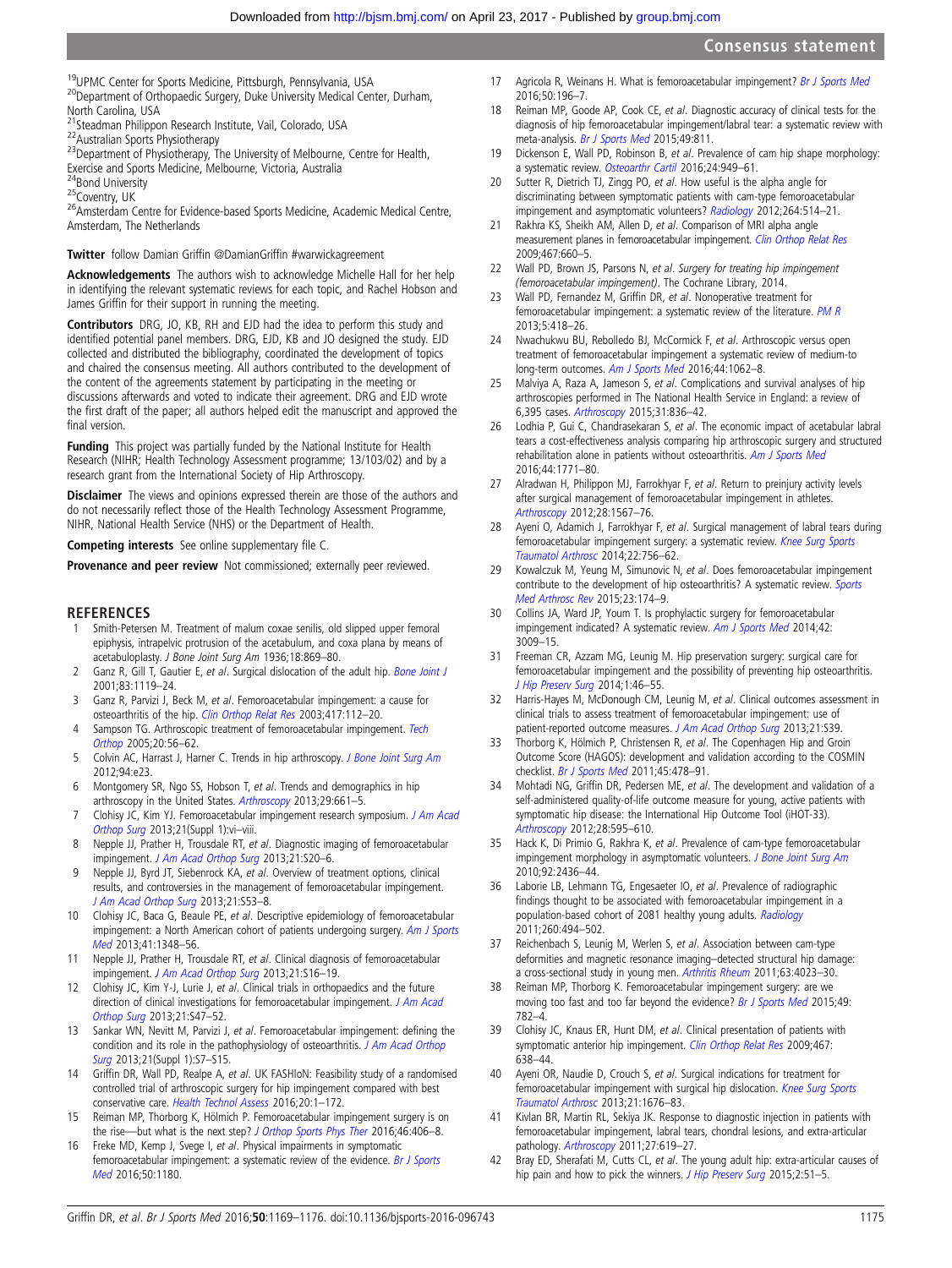#### <span id="page-7-0"></span>Consensus statement

- 43 Khan W, Khan M, Alradwan H, et al. Utility of intra-articular hip injections for femoroacetabular impingement: a systematic review. [Orthop J Sports Med](http://dx.doi.org/10.1177/2325967115601030) 2015;3:2325967115601030.
- 44 Shearer DW, Kramer J, Bozic KJ, et al. Is hip arthroscopy cost-effective for femoroacetabular impingement? [Clin Orthop Relat Res](http://dx.doi.org/10.1007/s11999-011-2023-7) 2012;470:1079–89.
- 45 Martin HD, Palmer IJ. History and physical examination of the hip: the basics. [Curr Rev Musculoskelet Med](http://dx.doi.org/10.1007/s12178-013-9175-x) 2013;6:219–25.
- 46 Martin HD, Kelly BT, Leunig M, et al. The pattern and technique in the clinical evaluation of the adult hip: the common physical examination tests of hip specialists. [Arthroscopy](http://dx.doi.org/10.1016/j.arthro.2009.07.015) 2010;26:161-72.
- 47 Diamond LE, Dobson FL, Bennell KL, et al. Physical impairments and activity limitations in people with femoroacetabular impingement: a systematic review. [Br J Sports Med](http://dx.doi.org/10.1136/bjsports-2013-093340) 2015;49:230–4.
- 48 Botha N, Warner M, Gimpel M, et al. Movement patterns during a small knee bend test in academy footballers with femoroacetabular impingement (FAI). Health Sci Working Papers 2014;1:1–24.
- 49 Frank JM, Harris JD, Erickson BJ, et al. Prevalence of femoroacetabular impingement imaging findings in asymptomatic volunteers: a systematic review. [Arthroscopy](http://dx.doi.org/10.1016/j.arthro.2014.11.042) 2015;31:1199–204.
- 50 Tannast M, Fritsch S, Zheng G, et al. Which radiographic hip parameters do not have to be corrected for pelvic rotation and tilt? [Clin Orthop Relat Res](http://dx.doi.org/10.1007/s11999-014-3936-8) 2015;473:1255-66.
- 51 Tannast M, Siebenrock KA, Anderson SE. Femoroacetabular impingement: radiographic diagnosis—what the radiologist should know. [AJR Am J Roentgenol](http://dx.doi.org/10.2214/AJR.06.0921) 2007;188:1540–52.
- 52 Meyer DC, Beck M, Ellis T, et al. Comparison of six radiographic projections to assess femoral head/neck asphericity. [Clin Orthop Relat Res](http://dx.doi.org/10.1097/01.blo.0000201168.72388.24) 2006;445:181-5.
- 53 Ross JR, Tannenbaum EP, Nepple JJ, et al. Functional acetabular orientation varies between supine and standing radiographs: implications for treatment of femoroacetabular impingement. [Clin Orthop Relat Res](http://dx.doi.org/10.1007/s11999-014-4104-x) 2015;473:1267–73.
- 54 Kassarjian A, Yoon LS, Belzile E, et al. Triad of MR arthrographic findings in patients with cam-type femoroacetabular impingement. [Radiology](http://dx.doi.org/10.1148/radiol.2362041987) 2005;236:588–92.
- 55 Smith TO, Simpson M, Ejindu V, et al. The diagnostic test accuracy of magnetic resonance imaging, magnetic resonance arthrography and computer tomography in the detection of chondral lesions of the hip. [Eur J Orthop Surg Traumatol](http://dx.doi.org/10.1007/s00590-012-0972-5) 2013;23:335–44.
- 56 Smith TO, Hilton G, Toms AP, et al. The diagnostic accuracy of acetabular labral tears using magnetic resonance imaging and magnetic resonance arthrography: a meta-analysis. [Eur Radiol](http://dx.doi.org/10.1007/s00330-010-1956-7) 2011;21:863-74.
- 57 Sutter R, Dietrich TJ, Zingg PO, et al. Femoral antetorsion: comparing asymptomatic volunteers and patients with femoroacetabular impingement. [Radiology](http://dx.doi.org/10.1148/radiol.12111903) 2012;263:475–83.
- 58 Nötzli H, Wyss T, Stoecklin C, et al. The contour of the femoral head-neck junction as a predictor for the risk of anterior impingement. [J Bone Joint Surg Br](http://dx.doi.org/10.1302/0301-620X.84B4.12014) 2002;84:556-60.
- 59 Jamali AA, Mladenov K, Meyer DC, et al. Anteroposterior pelvic radiographs to assess acetabular retroversion: high validity of the "cross-over-sign". [J Orthop Res](http://dx.doi.org/10.1002/jor.20380) 2007;25:758–65.
- 60 Wiberg G. Studies on dysplastic acetabula and congenital subluxation of the hip joint: with special reference to the complication of osteoarthritis. Acta Chir Scand 1939;58:135.
- 61 Alonso-Coello P, Schunemann HJ, Moberg J, et al. GRADE Evidence to Decision (EtD) frameworks: a systematic and transparent approach to making well informed healthcare choices. 1: Introduction. [BMJ](http://dx.doi.org/10.1136/bmj.i2016) 2016;353:i2016.
- 62 Elwyn G, Frosch D, Thomson R, et al. Shared decision making: a model for clinical practice. [J Gen Intern Med](http://dx.doi.org/10.1007/s11606-012-2077-6) 2012;27:1361–7.
- 63 Zhang W, Moskowitz RW, Nuki G, et al. OARSI recommendations for the management of hip and knee osteoarthritis, part II: OARSI evidence-based, expert consensus guidelines. [Osteoarthr Cartil](http://dx.doi.org/10.1016/j.joca.2007.12.013) 2008;16:137–62.
- 64 Fernandes L, Hagen KB, Bijlsma JW, et al. EULAR recommendations for the non-pharmacological core management of hip and knee osteoarthritis. [Ann Rheum](http://dx.doi.org/10.1136/annrheumdis-2012-202745) [Dis](http://dx.doi.org/10.1136/annrheumdis-2012-202745) 2013;72:1125-35.
- 65 Casartelli NC, Maffiuletti NA, Bizzini M, et al. The management of symptomatic femoroacetabular impingement: what is the rationale for non-surgical treatment? [Br J Sports Med](http://dx.doi.org/10.1136/bjsports-2015-095722) 2016;50:511–12.
- 66 Grzybowski JS, Malloy P, Stegemann C, et al. Rehabilitation following hip arthroscopy–a systematic review. [Front Surg](http://dx.doi.org/10.3389/fsurg.2015.00021) 2015;2:21.
- 67 Cheatham SW, Enseki KR, Kolber MJ. Postoperative rehabilitation after hip arthroscopy: a search for the evidence. [J Sport Rehabil](http://dx.doi.org/10.1123/JSR.2014-0208a) 2015;24(4):413-18.
- 68 Bennell KL, O'Donnell JM, Takla A, et al. Efficacy of a physiotherapy rehabilitation program for individuals undergoing arthroscopic management of femoroacetabular impingement–the FAIR trial: a randomised controlled trial protocol. [BMC](http://dx.doi.org/10.1186/1471-2474-15-1) [Musculoskelet Disord](http://dx.doi.org/10.1186/1471-2474-15-1) 2014;15:1.
- 69 O'Donnell JM. Femoroacetabular impingement: what happens (in the short term) with no treatment? St Georges Park, UK: Sports Hip, 2016.
- 70 Emara K, Samir W, Motasem el H, et al. Conservative treatment for mild femoroacetabular impingement. J Orthop Surg (Hong Kong) 2011;19:41-5.
- 71 Palmer DH, Ganesh V, Comfort T, et al. Midterm outcomes in patients with cam femoroacetabular impingement treated arthroscopically. [Arthroscopy](http://dx.doi.org/10.1016/j.arthro.2012.04.154) 2012;28:1671–81.
- 72 Steppacher SD, Anwander H, Zurmuhle CA, et al. Eighty percent of patients with surgical hip dislocation for femoroacetabular impingement have a good clinical result without osteoarthritis progression at 10 years. [Clin Orthop Relat Res](http://dx.doi.org/10.1007/s11999-014-4025-8) 2015;473:1333–41.
- 73 Agricola R, Waarsing JH, Arden NK, et al. Cam impingement of the hip: a risk factor for hip osteoarthritis. [Nat Rev Rheumatol](http://dx.doi.org/10.1038/nrrheum.2013.114) 2013;9:630-4.
- 74 Agricola R, Heijboer MP, Bierma-Zeinstra SM, et al. Cam impingement causes osteoarthritis of the hip: a nationwide prospective cohort study (CHECK). [Ann](http://dx.doi.org/10.1136/annrheumdis-2012-201643) [Rheum Dis](http://dx.doi.org/10.1136/annrheumdis-2012-201643) 2013;72:918–23.
- 75 Thomas GE, Palmer AJ, Batra RN, et al. Subclinical deformities of the hip are significant predictors of radiographic osteoarthritis and joint replacement in women. A 20 year longitudinal cohort study. [Osteoarthritis Cartilage](http://dx.doi.org/10.1016/j.joca.2014.06.038) 2014;22:1504–10.
- 76 Hosnijeh FS, Zuiderwijk M, Versteeg M, et al. The shape of the hip joint as a risk factor for osteoarthritis. [Osteoarthritis Cartilage](http://dx.doi.org/10.1016/j.joca.2016.01.067) 2016;24:S21-2.
- 77 Lahner M, Walter PA, von Schulze Pellengahr C, et al. Comparative study of the femoroacetabular impingement (FAI) prevalence in male semiprofessional and amateur soccer players. [Arch Orthop Trauma Surg](http://dx.doi.org/10.1007/s00402-014-2008-6) 2014;134:1135-41.
- 78 Haviv B, O'Donnell J. Arthroscopic treatment for symptomatic bilateral cam-type femoroacetabular impingement. [Orthopedics](http://dx.doi.org/10.3928/01477447-20101021-14) 2010;33:874.
- 79 Griffin DR, Parsons N, Mohtadi NG, et al. A short version of the International Hip Outcome Tool (iHOT-12) for use in routine clinical practice. [Arthroscopy](http://dx.doi.org/10.1016/j.arthro.2012.02.027) 2012;28:611–18.
- Thorborg K, Tijssen M, Habets B, et al. Patient-Reported Outcome (PRO) questionnaires for young to middle-aged adults with hip and groin disability: a systematic review of the clinimetric evidence. [Br J Sports Med](http://dx.doi.org/10.1136/bjsports-2014-094224) 2015;49:812.
- 81 Cella D, Riley W, Stone A, et al. The Patient-Reported Outcomes Measurement Information System (PROMIS) developed and tested its first wave of adult selfreported health outcome item banks: 2005–2008. Journal of clinical epidemiology 2010;63(11):1179–94.
- 82 Walters SJ, Brazier JE. Comparison of the minimally important difference for two health state utility measures: EQ-5D and SF-6D. [Qual Life Res](http://dx.doi.org/10.1007/s11136-004-7713-0) 2005;14:1523-32.
- 83 Jenkinson C, Layte R. Development and testing of the UK SF-12. J Health Serv Res 1997;2:14–18.
- 84 Griffin DR, Dickenson EJ, O'Donnell JM, et al. Infographic. The Warwick Agreement on femoroacetabular impingement syndrome (FAI syndrome): an international consensus statement. Br J Sports Med 2016;50:1169–76.